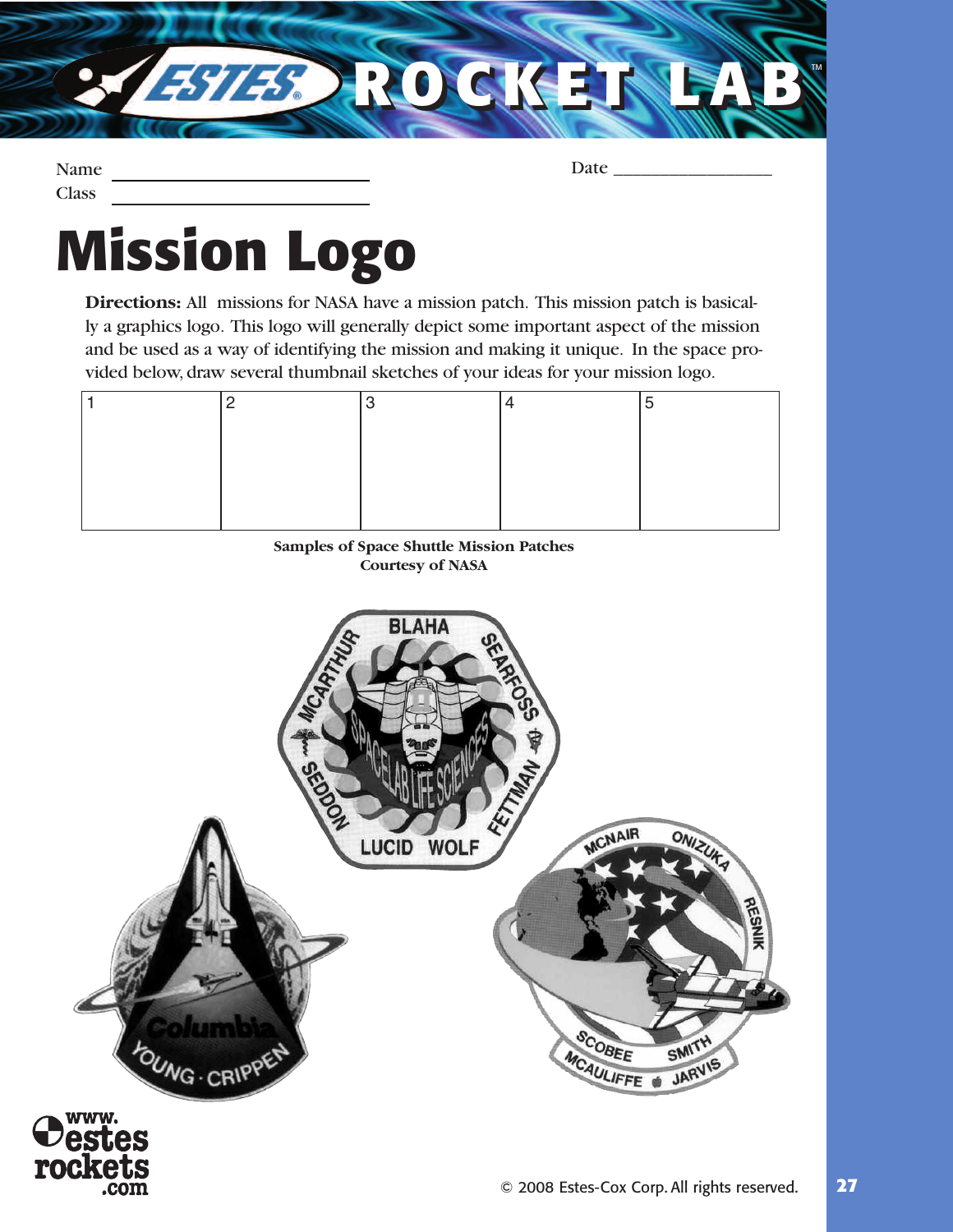

| Name         |  |
|--------------|--|
| <b>Class</b> |  |

Date \_\_\_\_\_\_\_\_\_\_\_\_\_\_\_\_\_

## **Mission Logo**

**Directions:** In the space provided below, draw several rough sketches of your ideas for your mission logo. A rough sketch is a freehand drawing that outlines the basic idea of how something to be printed is to be setup. Create your own from scratch.